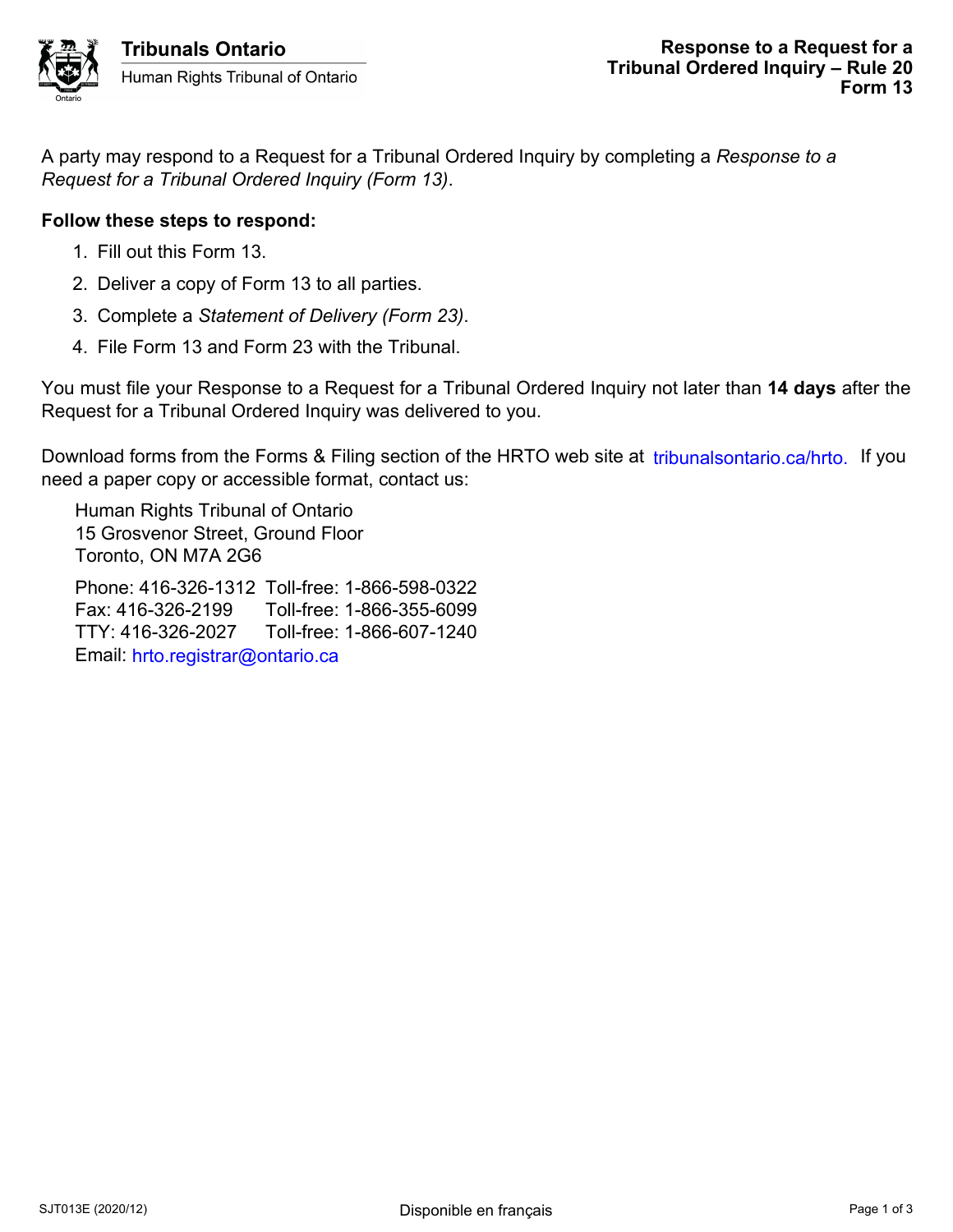

| <b>Application Information</b>                                                                                                                                                                                                                                            |  |                   |                       |                          |       |                              |           |  |  |
|---------------------------------------------------------------------------------------------------------------------------------------------------------------------------------------------------------------------------------------------------------------------------|--|-------------------|-----------------------|--------------------------|-------|------------------------------|-----------|--|--|
| <b>Tribunal File Number:</b>                                                                                                                                                                                                                                              |  |                   |                       |                          |       |                              |           |  |  |
| Name of Applicant:                                                                                                                                                                                                                                                        |  |                   |                       |                          |       |                              |           |  |  |
| Name of Each Respondent:                                                                                                                                                                                                                                                  |  |                   |                       |                          |       |                              |           |  |  |
|                                                                                                                                                                                                                                                                           |  |                   |                       |                          |       |                              |           |  |  |
| 1. Your contact information (person or organization responding to this request)                                                                                                                                                                                           |  |                   |                       |                          |       |                              |           |  |  |
| First (or Given) Name                                                                                                                                                                                                                                                     |  |                   | Last (or Family) Name |                          |       | Organization (if applicable) |           |  |  |
| <b>Street Number</b><br><b>Street Name</b>                                                                                                                                                                                                                                |  |                   |                       |                          |       |                              | Apt/Suite |  |  |
| City/Town                                                                                                                                                                                                                                                                 |  |                   | Province              | Postal Code              | Email |                              |           |  |  |
| Daytime Phone                                                                                                                                                                                                                                                             |  | <b>Cell Phone</b> |                       | Fax                      |       | <b>TTY</b>                   |           |  |  |
| If you are filing this as the Representative (e.g. lawyer) of one of the parties please indicate:                                                                                                                                                                         |  |                   |                       |                          |       |                              |           |  |  |
| Name of party you act for and are filing this on behalf of:                                                                                                                                                                                                               |  |                   |                       | LSUC No. (if applicable) |       |                              |           |  |  |
| What is the best way to send information to you?<br>Mail<br>Email<br>Fax<br>(If you check email, you are consenting to the delivery of documents by email.)                                                                                                               |  |                   |                       |                          |       |                              |           |  |  |
| Check off whether you are (or are filing on behalf of) the:<br>Applicant<br>$\bigcap$<br>Respondent<br>$\bigcap$<br><b>Ontario Human Rights Commission</b><br>Other - describe:                                                                                           |  |                   |                       |                          |       |                              |           |  |  |
| 2. Please explain your position regarding the Request for a Tribunal Ordered Inquiry. You must<br>provide complete submissions in support of your position. If you are submitting your<br>Response on paper and need more space, please add more pages. Number each page. |  |                   |                       |                          |       |                              |           |  |  |
|                                                                                                                                                                                                                                                                           |  |                   |                       |                          |       |                              |           |  |  |
|                                                                                                                                                                                                                                                                           |  |                   |                       |                          |       |                              |           |  |  |
|                                                                                                                                                                                                                                                                           |  |                   |                       |                          |       |                              |           |  |  |
|                                                                                                                                                                                                                                                                           |  |                   |                       |                          |       |                              |           |  |  |
|                                                                                                                                                                                                                                                                           |  |                   |                       |                          |       |                              |           |  |  |
|                                                                                                                                                                                                                                                                           |  |                   |                       |                          |       |                              |           |  |  |
|                                                                                                                                                                                                                                                                           |  |                   |                       |                          |       |                              |           |  |  |
|                                                                                                                                                                                                                                                                           |  |                   |                       |                          |       |                              |           |  |  |